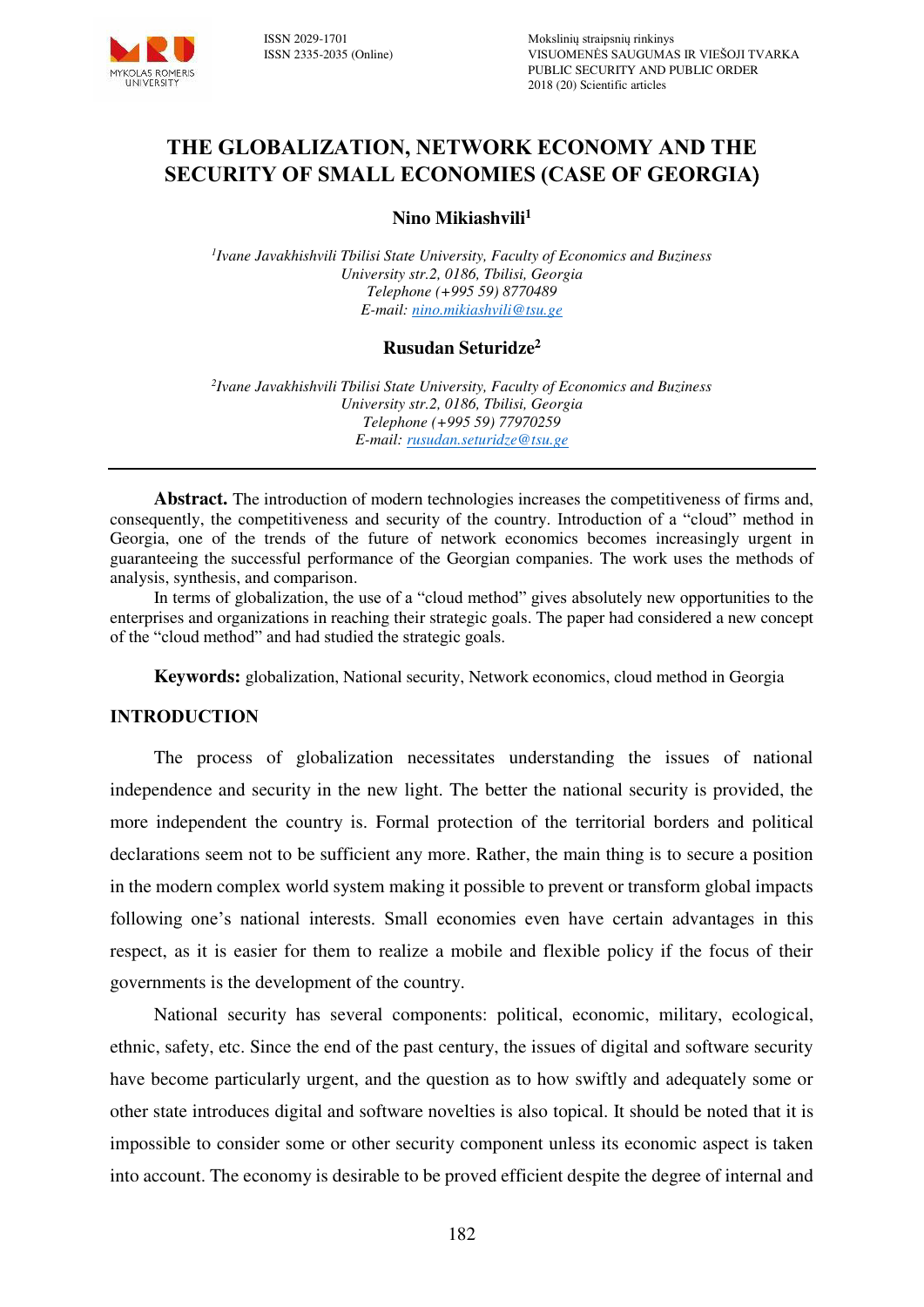MYKOLAS ROMERIS<br>UNIVERSITY



external threats. Clearly, it is impossible to introduce modern digital technologies without the relevant economic support.

The digital security of a country means creating terms supporting the stable and sustainable development of the country's economy, avoiding various threats (information outflow, access to personal information, insecurity of information systems and the like), or liquidating the negative outcomes with minimum losses<sup>1</sup>.

Generally, following the national and state interests, all kinds of security must be identified and the policy of the country's development drafted. The network economy and "cloud" systems are worth consideration in this respect.

In recent decades, the topicality of the network economics has increased rapidly. Global flows have been a common thread in the economic growth for centuries. Today, the movement of goods, services, finance, and people has reached the previously unimagined levels. Global flows are creating new degrees of connectedness among the economies - and are playing an ever-larger role in determining the fate of nations, companies, and individuals; to be unconnected is to fall behind. $<sup>2</sup>$ </sup>

The trend, like the so called "cloud model", has become particularly popular in the network economics. Many experts are much optimistic about the prospects of the "cloud model".

The term "cloud model" implies that the software services, computer resources and their location are a kind of abstraction for a user. Consequently, the cloud services are graphically shown as a cloud giving rise to the term "cloud service".

Unlike computer programs, the "cloud service" is not installed on a user's computer, but is located on a remote server, or group of servers. This is much convenient for the user, as any faulty operation of the software on the user's computer could lead to a number of problems, while it is the service administration fully responsible for the trouble-free operation of the "cloud service". For instance, a company often has to employ additional staff to ensure a trouble-free performance of different software on computers (while the software is quite expensive itself). On the other hand, the "cloud service" helps a company save sizable finances. The users of such services simultaneously use the network, and systemic and program resources, and they do not have to have powerful computers at all, but their major concern is to

<sup>&</sup>lt;sup>1</sup> Mikiashvili, N.&Mekantsishvili, E. Some Aspects of Relationship Between National and Economical Safety, Paata Gugushvili Economic Institute, Scientific works. I, 2008

<sup>2</sup> Manyika, J., Bughin ,J., Lund, S., Nottebohm, O., Poulter, D., Jauch, S.&Ramaswamy, S., Report "Global flows in a digital age", McKinsey Global Institute, April, 2014. Available:

[http://www.mckinsey.com/insights/globalization/global\\_flows\\_in\\_a\\_digital\\_age](http://www.mckinsey.com/insights/globalization/global_flows_in_a_digital_age)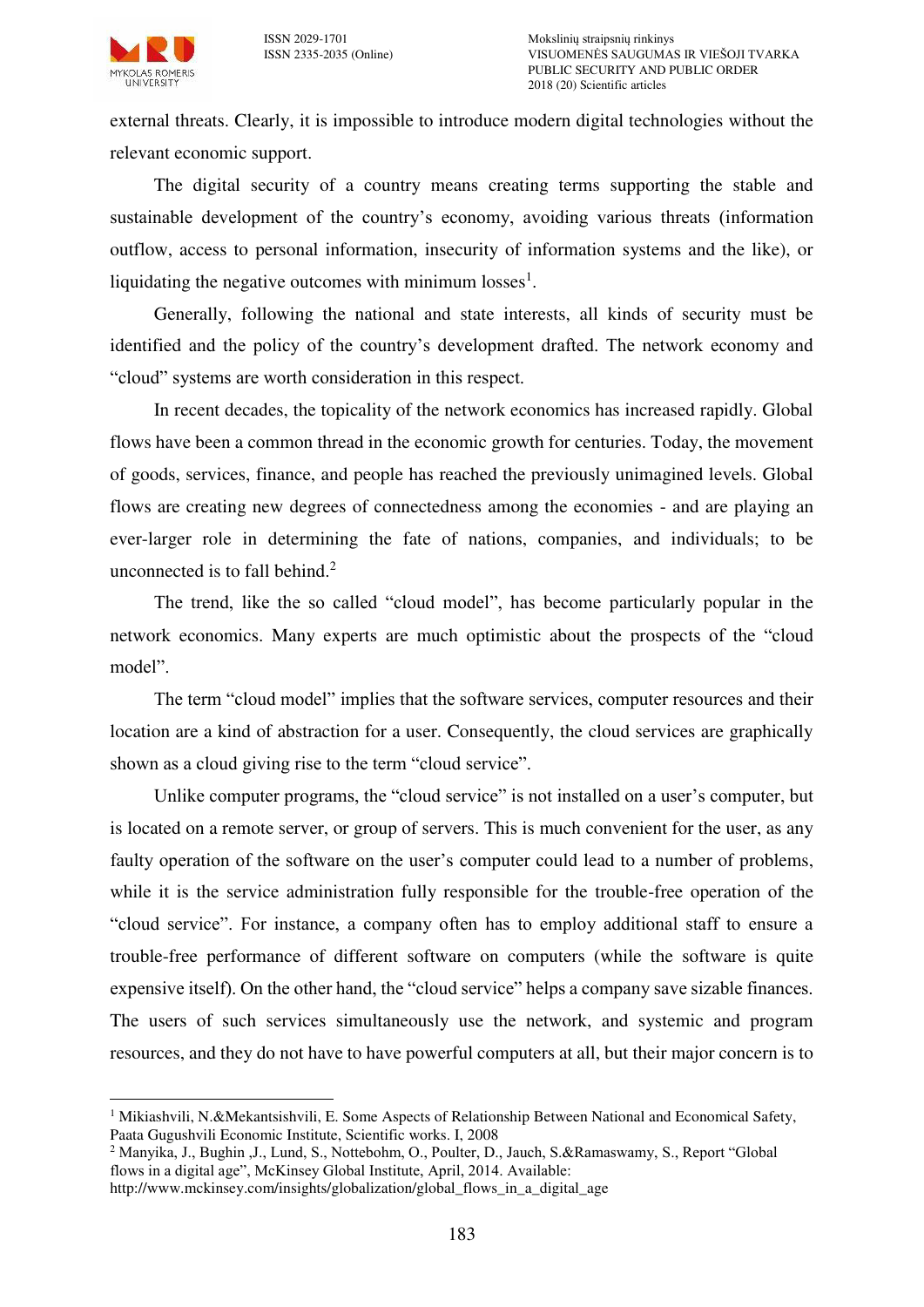

have computers working trouble-free on the internet. This means that the companies do not need to purchase servers, create a suitable environment to operate them, be concerned with uninterruptible power supply, cooling system, appliance compatibility and the like, assign additional staff to operate the servers, etc. what significantly reduces the financial expenses of the companies and brings the project running time to minimum.

Despite the fact that the "cloud service" is located on the server distanced from a user and the service can be accessed only via the internet, a user uses the "cloud service" in the way as if it were installed on his/her computer. Owing to the above-listed favorable features of this technology, they have started to introduce it to Georgia.

In recent years, the conditions to develop the information-communication technology (ICT) has improved a lot in Georgia and the readiness of the business circles and state bodies to use ICT is obvious. In particular, this is evident by the perfection of the business and legal normative environment and regulation system for ICT, establishment of sound competitiveness, identification of the innovative potential, prospects to finance the necessary infrastructure and new projects, efforts to establish the state position about the IT development, transparency of the state expenses in this field, better access to the technologies for businesses, expansion of the internet network, better internet access, etc.

Many companies in different countries of the world have been effective at using cloud solutions to improve collaboration within their walls. Going forward, they will need to leverage cloud-based business networks to extend that capability not just to key partners, but to every company they work with in their end-to-end supply chains.<sup>3</sup>

### **METHODOLOGY**

 $\overline{a}$ 

The paper was prepared by using general and specific research methods, in particular, analysis, synthesis, induction, deduction, scientific comparison, as well as expert assessment. We have studied the following issues: the questions of using the "cloud" model and services at Georgian companies, one of the trends of network economics, the situation at different Georgian companies in respect of "cloud" services and topicality of introducing "cloud" services in Georgia; we have identified the problems and made the conclusions and recommendations regarding a shift to the new model.

<sup>&</sup>lt;sup>3</sup> Leveraging Cloud-Based Business Networks for Collaboration, SAP Business Innovation, May 20, 2014, Available: http://www.digitalistmag.com/cloud-computing/leveraging-cloud-based-business-networkscollaboration-01251933.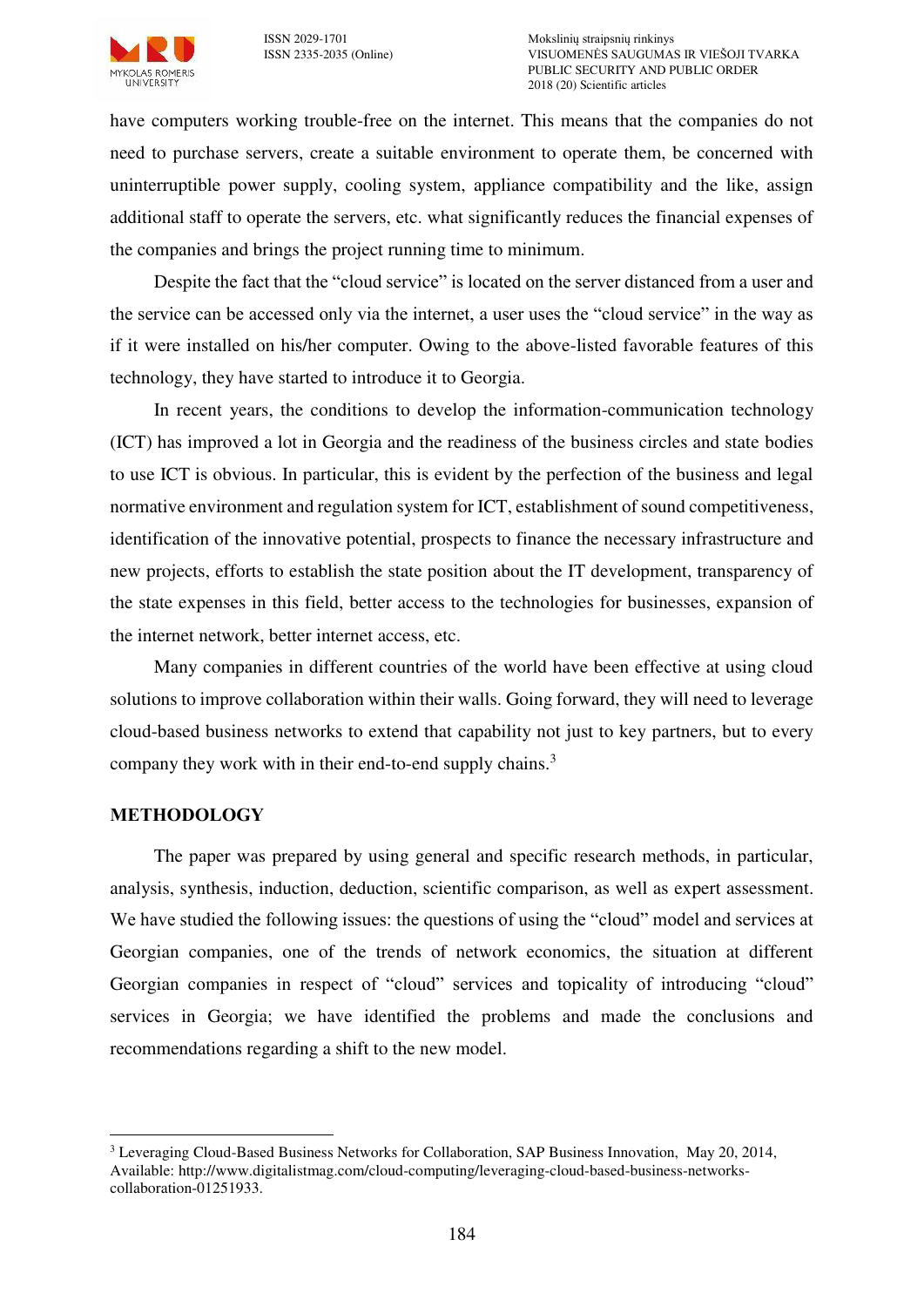

ISSN 2029-1701 Mokslinių straipsnių rinkinys VISUOMENĖS SAUGUMAS IR VIEŠOJI TVARKA PUBLIC SECURITY AND PUBLIC ORDER 2018 (20) Scientific articles

### **DISCUSSION**

As the McKinsey Global Institute data suggest, flows of goods, services, and finance reached \$26 trillion in 2012, or 36 percent of global GDP, 1.5 times the level in 1990. Global flows could reach \$54 trillion to \$85 trillion by 2025, more than double or triple of their current scale.<sup>4</sup>

The analysis of the performance of the successful companies reveals absolutely new opportunities in reaching the strategic goals by using the cloud technology. Organizations need to scrutinize what kind of impact the cloud will have on their business and how they consume information. They need to look at mobility and understand how it changes the way people interact. It is not about devices, but about interactions and engagement. They need to look at Big Data and understand where this information can surface up the right insights so people can take the right actions.

Georgia's position in the "The Networked Readiness Index "has improved by 23 points in one year, from the 88th to the 65<sup>th</sup>.<sup>5,6</sup> The Networked Readiness Index is a complex indicator showing the degree of development of the information-communication technologies in the world countries. This rating has been published annually within the scope of the World Economic Forum since 2002.

The companies using the cloud technologies in their businesses have started operating in Georgia. Cloud solutions and processing of commercial information are particularly important and topical for the companies operating in the field of finances. For example, for sure, the banking sector does not lack the updated information, but permanent supervision and adequate representation of the innovations in the field of technology is necessary, as any minor delay may come expensive even for the successful companies both, financially and commercially. Despite this, some companies were quite pessimistic about the innovation considered above.

It is really interesting to give a brief task-oriented review of the businesses of some companies of Georgia using the cloud technologies.

In the banking sector, the TBC Bank has been the pioneer in choosing the "cloud" of an innovative Ukrainian company "De Novo". At present, it is hard to decide whether other banks will wish to share TBC's experience in the near future.

<sup>4</sup> Cloud Computing 2020 (Part 2), SAP Business Innovation, May 27, 2014, Available:

http://www.digitalistmag.com/cloud-computing/cloud-computing-2020-part-2-01251965. 5 The Networked Readiness Index 2013,

[http://www3.weforum.org/docs/GITR/2013/GITR\\_OverallRankings\\_2013.pdf,](http://www3.weforum.org/docs/GITR/2013/GITR_OverallRankings_2013.pdf)

<sup>6</sup> The Networked Readiness Index

<sup>201</sup>[4,http:/www3.weforum.org/docs/GITR/2014/GITR\\_OverallRanking\\_2014.pdf.](http://www3.weforum.org/docs/GITR/2014/GITR_OverallRanking_2014.pdf)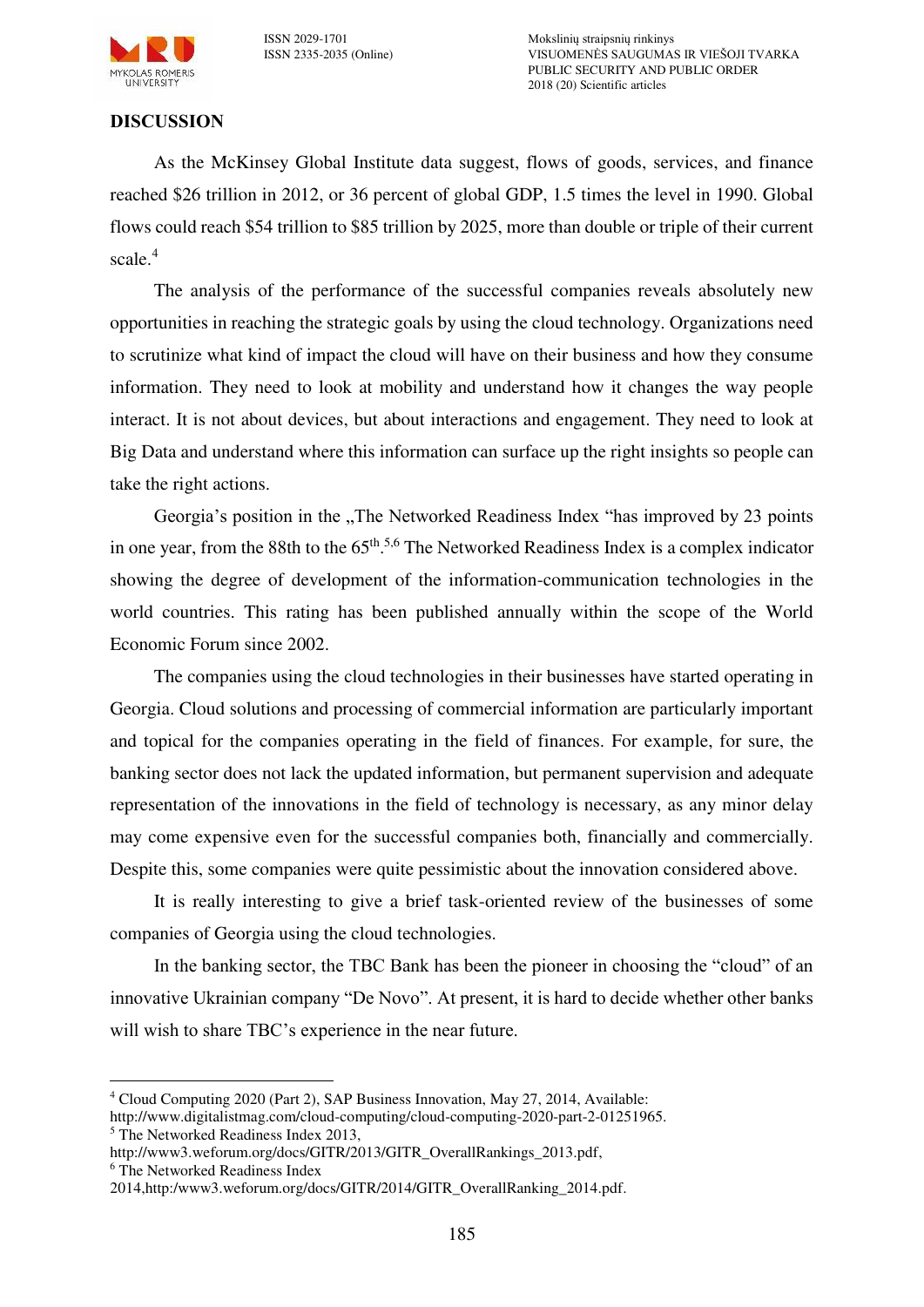

SOFTLINE GEORGIA LTD. on the IT market is one of the leading companies of the country, whose provider is "ActiveCloud", a second leading company of Byelorussia in IT business. SOFTLINE GEORGIA LTD. has close partnership with it. Since 2013, "ActiveCloud" has been offering cloud solutions and hosting to its customers. It supports more than 15.000 users in 6 CIS countries. "ActiveCloud" is a part of the company "Softline", which is a leading international company providing a full spectrum of licensed software and ITservices.<sup>7</sup>

The target of company "Softline", unlike that of "De Novo" operating in public and large business sectors, is a medium business segment. However, as the IT experts assure us, there is no sector with future without a "cloud". It is this model allowing transferring, processing, storing and reliably protecting a bulk of data.

Cloud technologies have been used by public services, as well. The Public Registry of the Ministry of Justice of Georgia started to work "on cloud" in August of 2013. The Agency was the first public body to use the open source to create cloud technology providing the users with a simple and swift server-based service. Migration from the technical infrastructure of the Agency to the "cloud" infrastructure is done by stages what significantly reduces the cost of the data storage systems and renders swift and flexible server-based service at no cost.

The National Agency of the Public Registry offers the new service to other state organizations, too. By transferring the data to the "cloud", they will be secured against the lost or damage of the data. In addition, they will be able to manage the technical infrastructure from any location with the internet access.

The importance of "cloud" solutions for the private, governmental and public sectors was proved at the seminar "Cloud – a choiceless model of the future" held in December of 2011. The organizer of the seminar was a Ukrainian IT company "De Novo", whose representative made a particular accent on the priorities of the cloud. Those priorities include compilation of the databases, infrastructure centralization and most importantly, gaining a great economic profit. The above-mentioned company offers the users an improved model, the Hyper-Cloud, allowing consolidating any kind of data and creating one's own cloud, meaning improved security. In the final run, such a model will significantly reduce the costs.

At present, most of the Georgian companies have not enough finances to transfer their technical infrastructure to the cloud solutions. The innovations do need great expenses at the initial stage. Therefore, only few companies are engaged in the practical realization of the said

<sup>7</sup> Professional hosting, SaaS, and cloud solutions in Georgia Company,

<http://www.activecloud.ge/ge/company/11reasons/>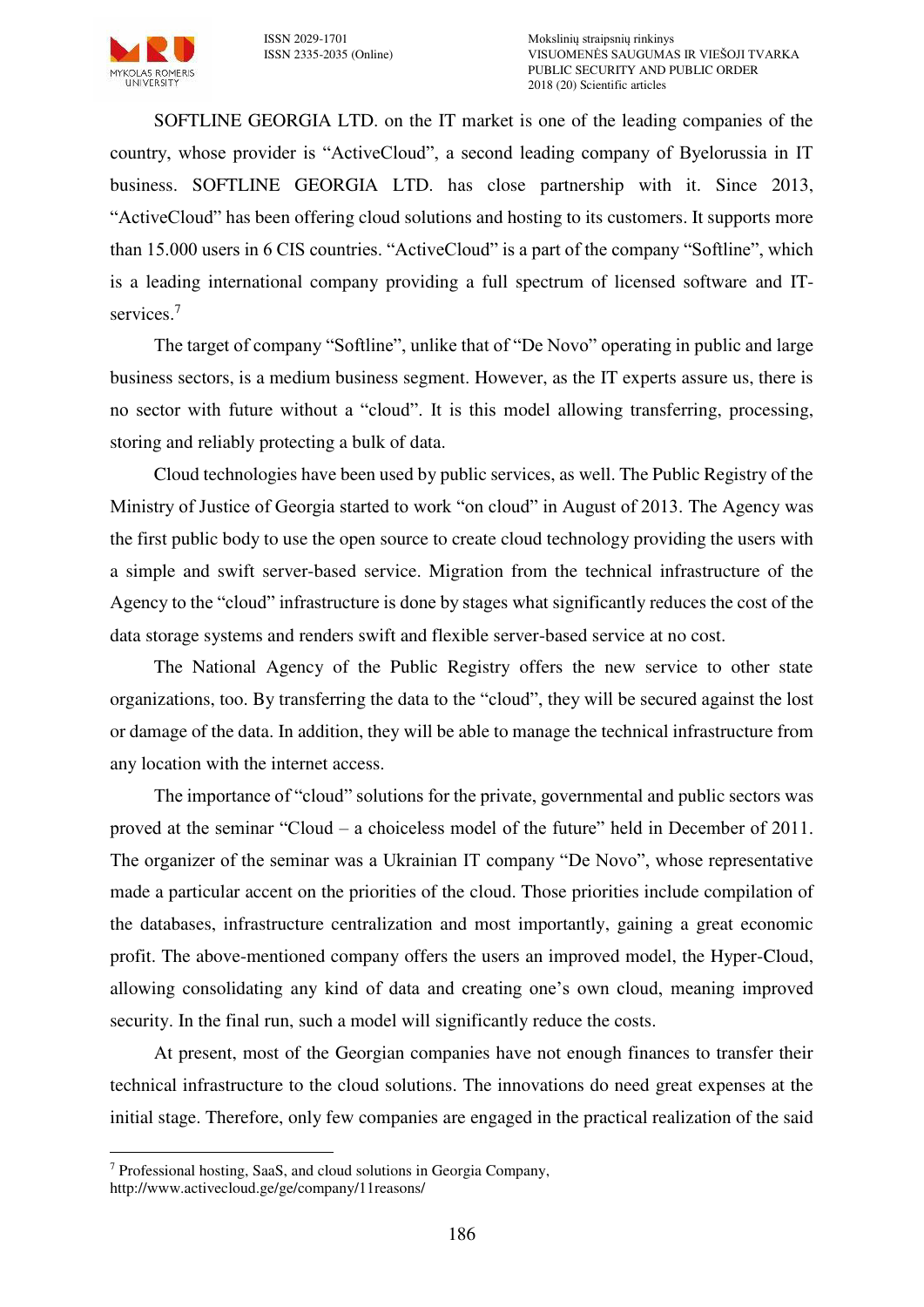

model; some companies run pilot projects, while others are exploring the expediency of introducing this model (e.g. WISSOL). Introduction of the model means certain transformation of an infrastructure. The management team of successful company UGT, as that of the pioneering IT company in Georgia, supposes that a thorough transfer to the new model in Georgia must be accomplished by 2020.

It is particularly large and innovative companies best feeling the need for introducing the "cloud" model, as the situation with the data processing and storage in the technological field changes so swiftly that the moment when in terms of scarce human and physical resources, it becomes inevitable to "take the data out".

To the companies without developed IT systems, basic capital or qualified staff and possibility to purchase expensive appliances, the "cloud" offers swift and flexible server-based service at no cost.

It should be noted that there is certain criticism of the cloud model in the world. For instance, the concept of the cloud model was criticized by the Free Software Public Model Association, namely by Richard Stallman. He thought that the use of web-programs by a third party with its details unknown to the user is not a bit different from using one's own software in respect of the data control.

It is possible that in case of thorough spreading of the cloud technology it will become clear that the uncontrolled data stored for years by a user will cause problems. Besides, some parts of these data will not be possible to change. We can name Google services as an example, where a user cannot delete not used services or individual data created by Feedburner, Google Friend Connect or possibly, some other services.

In recent years, very interesting text-books were published $8.9$ , which offer a thorough and detailed description of cloud computing concepts, architectures, and technologies. It serves as a great reference for both newcomers and experts and is a must-read for any IT professional interested in cloud computing.

### **CONCLUSION**

 $\overline{a}$ 

After studying the developmental process of network economics and peculiarities of its introduction in Georgia, we have made the following conclusions:

<sup>8</sup>  [Heisterberg,](http://www.amazon.com/s/ref=dp_byline_sr_book_1?ie=UTF8&field-author=Rodney+Heisterberg&search-alias=books&text=Rodney+Heisterberg&sort=relevancerank) R.[&Verma,](http://www.amazon.com/s/ref=dp_byline_sr_book_2?ie=UTF8&field-author=Alakh+Verma&search-alias=books&text=Alakh+Verma&sort=relevancerank) A. Creating Business Agility: How Convergence of Cloud, Social, Mobile, Video, and Big Data Enables Competitive Advantage (Wiley CIO), Hardcover, WILEY, August 25, 2014

<sup>&</sup>lt;sup>9</sup> [Erl,](http://www.amazon.com/Thomas-Erl/e/B001IGOVVY/ref=sr_ntt_srch_lnk_1?qid=1402245802&sr=1-1) T.[, Puttini,](http://www.amazon.com/Ricardo-Puttini/e/B00B29RIPS/ref=sr_ntt_srch_lnk_1?qid=1402245802&sr=1-1) R.[&Mahmood,](http://www.amazon.com/Zaigham-Mahmood/e/B00B29OIK6/ref=sr_ntt_srch_lnk_1?qid=1402245802&sr=1-1) Z. Cloud Computing: Concepts, Technology&Architecture, The Prentice Hall [Service Technology Series from Thomas Erl,](http://www.amazon.com/Cloud-Computing-Concepts-Technology-Architecture/dp/0133387526/ref=sr_1_1?s=books&ie=UTF8&qid=1402245802&sr=1-1&keywords=cloud+computing+books) Hardcover, USA, May 20, 2013.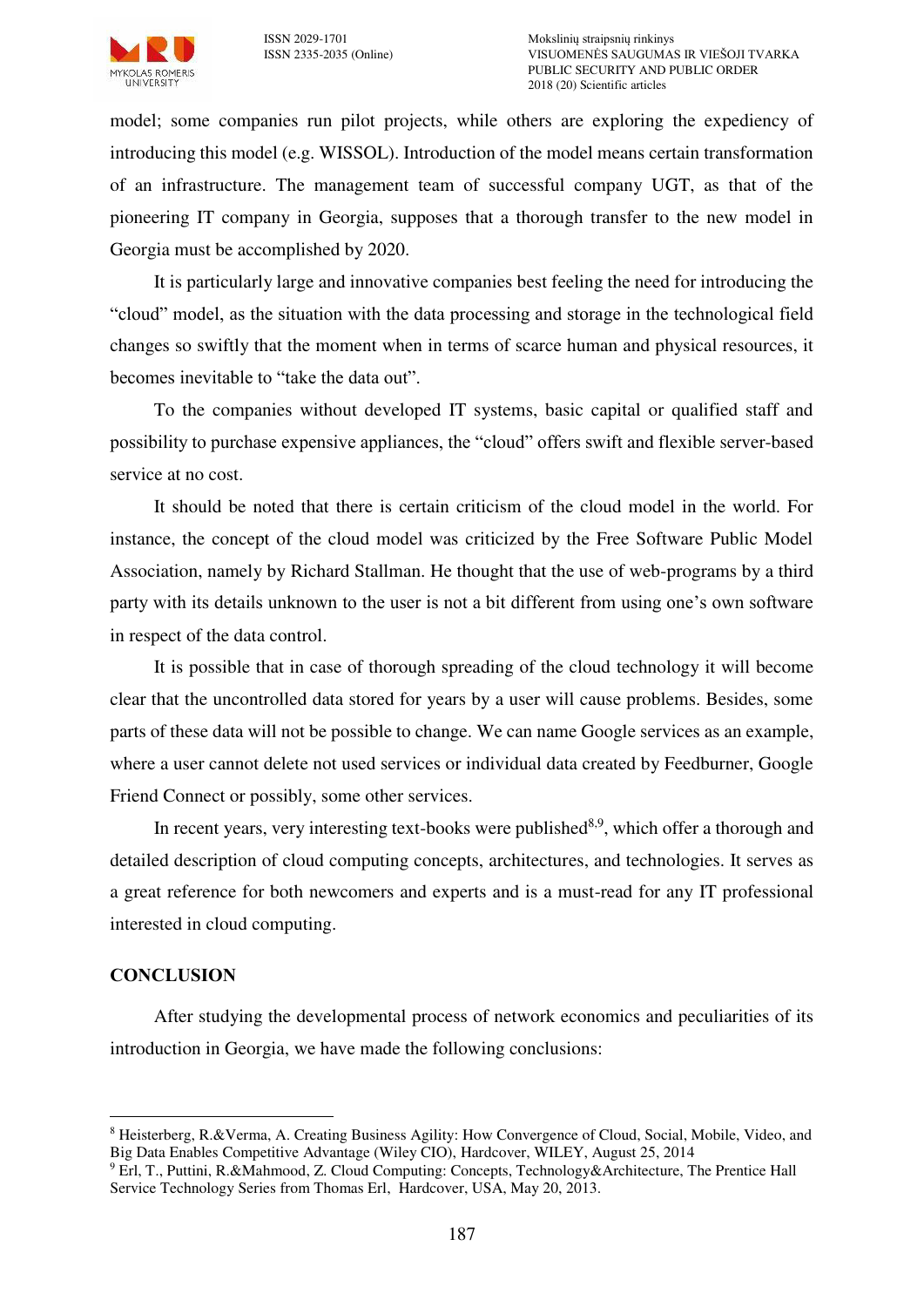

The trend, like so called "cloud model" has become particularly popular in the network economics. The theoretical and practical studies suggest that "cloud services" are highly perspective.

In recent years, the conditions to develop the information-communication technology (ICT) has improved a lot in Georgia and the readiness of the business circles and state bodies to use ICT is evident what is the precondition for successfully developing the cloud technologies.

Global flows suggest new prospects for coherence among economies and play an increasingly great role in determining the fate of the companies.

An outstanding advantage of the cloud model is that the companies without developed IT systems, sufficient amount of basic capital or qualified staff in the IT branch and with no possibility to purchase expensive appliances, the "cloud" offers swift and flexible server-based service at no cost.

Large companies do not complain about the shortage of informational technologies, but permanent activity and adequate representation of the innovations in the field of technology is necessary for them to be successful.

In terms of global communication systems with daily increasing volume of the information currents, a cloud model allows transferring, processing, storing and protecting particularly large amount of information. A similar kind of all-inclusive service is undoubtedly important for most of the companies what is proved by the analysis of the businesses of the companies. The cloud technologies offer the enterprises and organizations absolutely novel opportunities on their way to reach their strategic goals.

The importance of "cloud" solutions for the private, governmental and public sectors in Georgia is becoming more and more apparent. This is caused by the fact that the expansion of the ICT introduction area both, at the company (local) and country (global) levels shows significant economic efficiency, what on its turn, stimulates the private and public sectors to realize efficient measures in this direction.<sup>10</sup>

There is certain criticism about the spread of the cloud technology suggesting that the uncontrolled data stored for years by numerous users may cause problems. Besides, one must consider if it is be possible to simply edit the data stored "in cloud" for long.

One of the advantages of cloud transmission worth mentioning is that a user can achieve focused quick wins and then gradually scale up as he/she moves forward.

<sup>&</sup>lt;sup>10</sup> The Networked Readiness Index 2013,

[http://www3.weforum.org/docs/GITR/2013/GITR\\_OverallRankings\\_2013.pdf](http://www3.weforum.org/docs/GITR/2013/GITR_OverallRankings_2013.pdf)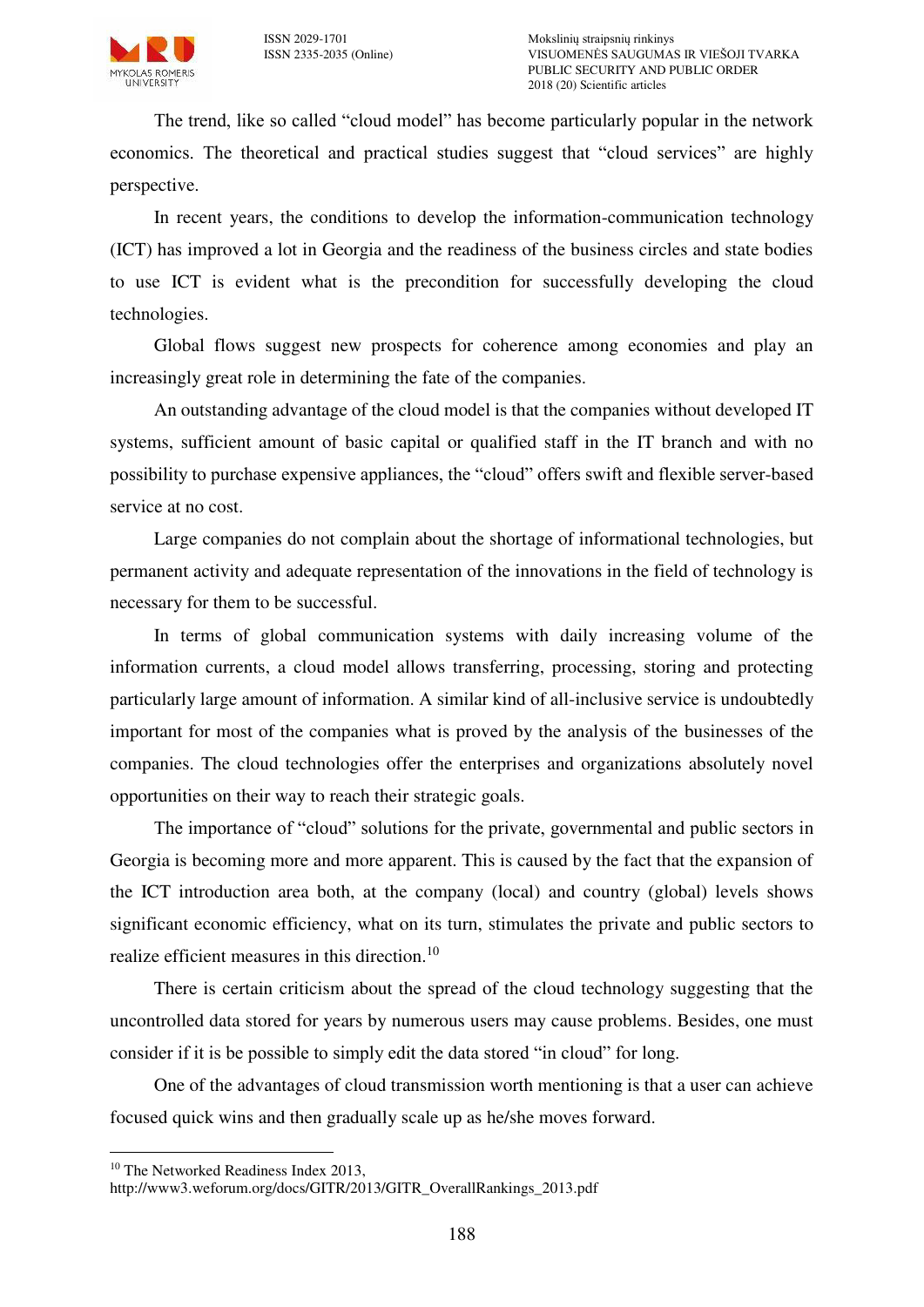

ISSN 2029-1701 Mokslinių straipsnių rinkinys ISSN 2335-2035 (Online) VISUOMENĖS SAUGUMAS IR VIEŠOJI TVARKA PUBLIC SECURITY AND PUBLIC ORDER 2018 (20) Scientific articles

### **RECOMMENDATIONS**

On the basis of the analysis and conclusions the following recommendations were elaborated:

 Sharing the practical experience in using the "cloud service" will be interesting for the Post-Soviet and Post-Socialist countries with more or less similar basic conditions and infrastructures.

• In a theoretical respect, it is two decades now, there have been polemics in the world about the new concept of the cloud model meaning that this field of the network economics is still a subject of study and the experience of different countries in this direction is much important.

• Introduction of the cloud services in Georgia has become topical in different directions, with the following ones being most important: existence of large information currents, protection of independent software against viruses, high cost of individual operation, etc. The work in this direction must continue even more intensely.

• For the Georgian companies and not only for them, a factor of trust is much important when using the cloud services. Improving the trust will result in trouble-free performance, perfect infrastructure and most importantly, in information security.

 A cloud model ensures continuous real-time data flow on the internet, but all these flows will cause problems in the future, in particular, speed limitation. Consequently, effective preventive measures are needed in this direction, too. The problem of a limited speed is desirable to solve by introducing new technologies.

• The dynamics of the development of events and study in some sectors evidence that the realization of the cloud model in Georgia in the future will become increasingly popular both, with private companies and public sector.

• Integration of Georgia with Europe will challenge the medium and small businesses. This, on its turn will promote expansion of the area of application of the cloud services and other innovation systems, and the relevant regulatory bodies must support the establishment of the relevant basic conditions.

 Users in Georgia facing the threat of losing the data for years, in order to avoid the numerous virus attacks, used to store the different parts of information in the mail boxes of different browsers what somehow resembles the use of a cloud model. Consequently, if the advantages of the "cloud" model are popularized and this model is provided to a user in an argued manner, this will increase the number of users of the said model what will result in a certain chain reaction for the economic growth and progress of the private and public sectors.

 As per the forecasts, the transition to the new model in Georgia must be complete by 2020 what needs planned, coordinated and well-organized actions of different services realizing the topicality of this issue.

• The steps taken in Georgia to introduce digital technologies have rendered a certain support to the development of innovative economy, formation of the industrial park, facilitation of business startup and other positive changes. The support of similar processes will give small open economies better prospects in the future to develop their economy and use intelligent policy based on the national interests to oppose the threats of globalization.